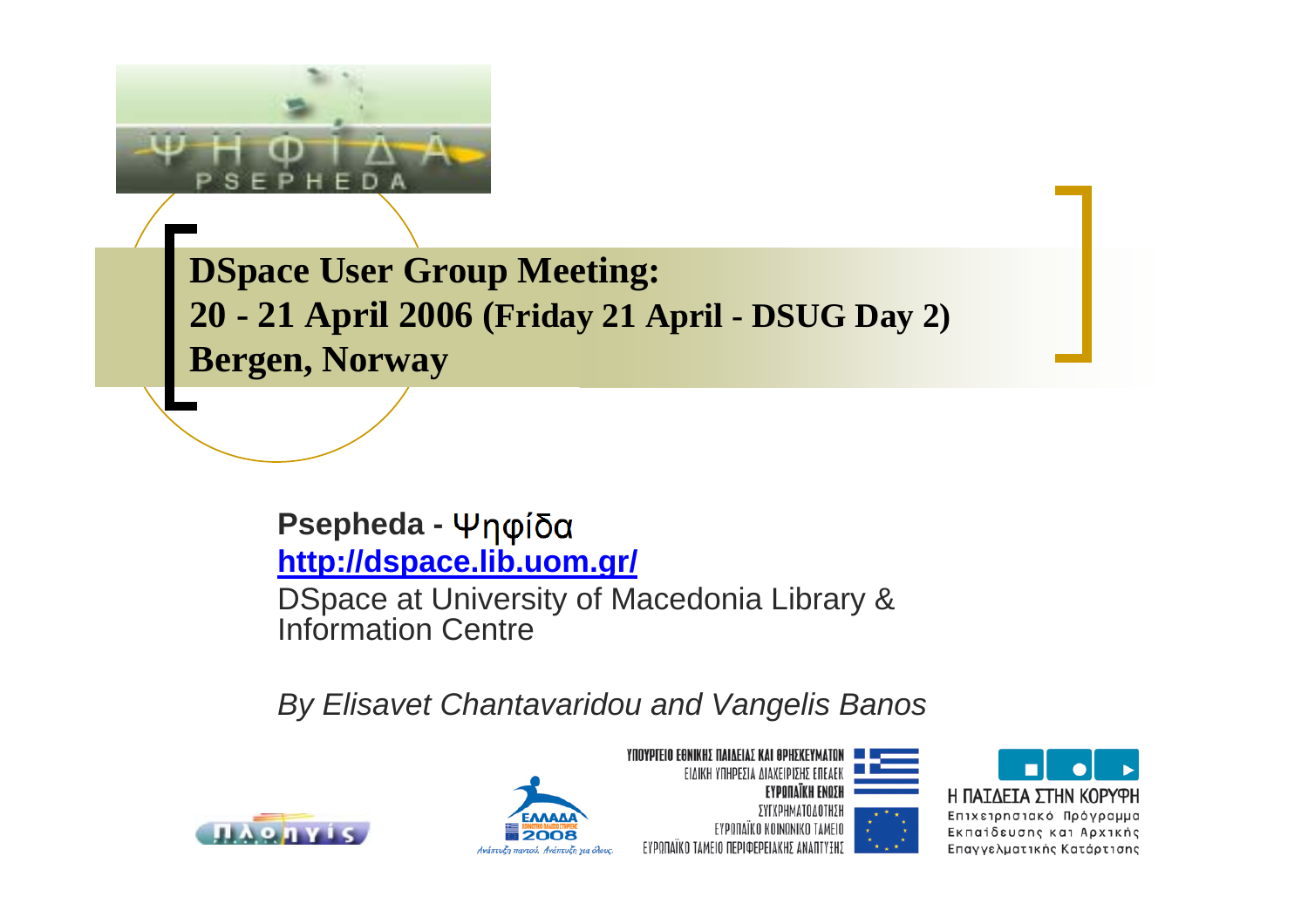# Psepheda - Ψηφίδα

- $\Psi$ ηφίδα in Greek means tessera (used to build mosaics). We use it as an acronym for
	- ΨΗΦιακή ΒΙβλιοθήκη & ΙΔρυματικό Αποθετήριο (Digital Library & Institutional Repository).
- Our website is [http://dspace.lib.uom.gr](http://dspace.lib.uom.gr/). It is maintained by the Library & Information Centre <http://www.lib.uom.gr/> of the University of Macedonia<http://www.uom.gr> in Thessaloniki, **YNOYPIEIO EONIKH∑ NAIAEIA∑ KAI OPH∑KEYMATO** Greece.ΕΙΔΙΚΗ ΥΠΗΡΕΣΙΑ ΔΙΑΧΕΙΡΙΣΗΣ ΕΠΕΔΕΙ









Η ΠΑΤΛΕΤΑ ΣΤΗΝ ΚΟΡΥΦΗ Επιχειρησιακό Πρόγραμμα Εκπαίδευσης και Αρχικής Επαγγελματικής Κατάρτισης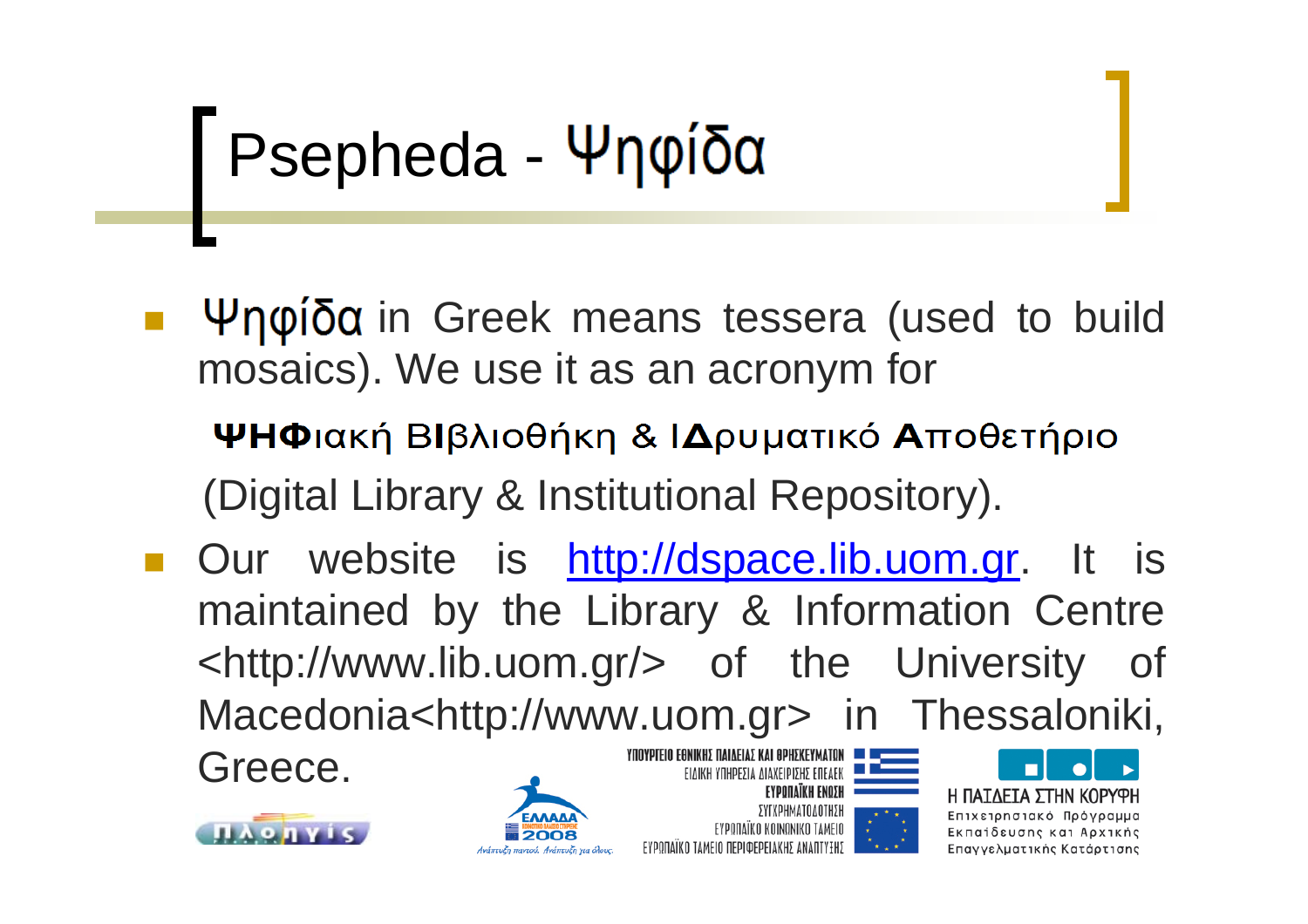Psepheda - Ψηφίδα

 Psepheda is a project co-funded by the EU and the Greek Ministry of Education:

#### **OPEIVT II\*** PROJECT

#### **PLOEGIS: FROM INFORMATION TO KNOWLEDGE**

3rd CSF\*\* / OPEIVT II / ACTION 2.1.3 d

Co-funding: 75% European Union (ESF\*\*\*)

and 25% National Resources (Ministry of Education / MA\*\*\*\* OPEIVT)

**\*OPEIVT II:** Operational Programme for Education and Initial Vocational Training II **\*\*CSF:** Community Support Framework

**\*\*\*ESF:** European Social Fund

**\*\*\*\*MA:** Managing Authority









ΣΥΓΧΡΗΜΑΤΟΛΟΤΗΣΗ





Επιχειρησιακό Πρόγραμμα Εκπαίδευσης και Αρχικής Επαγγελματικής Κατάρτισης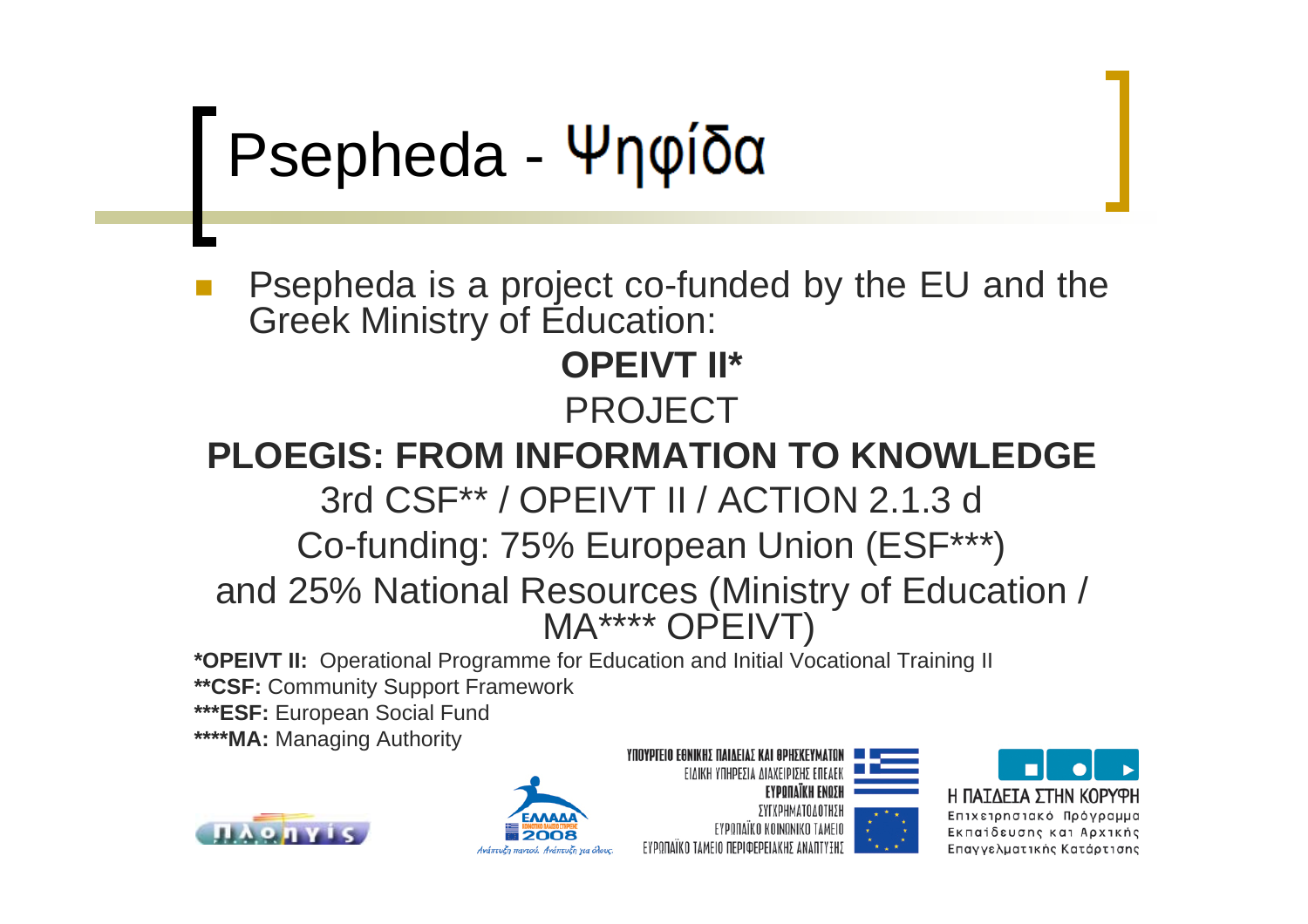# Why DSpace?

Our primary aim was to build a digital library that would host two Greek journals. The titles would have to be included in our print collection and we would have to scan them after getting permission from the publishers.

The secondary aim was to build an Institutional Repository and promote Open Access at our University.







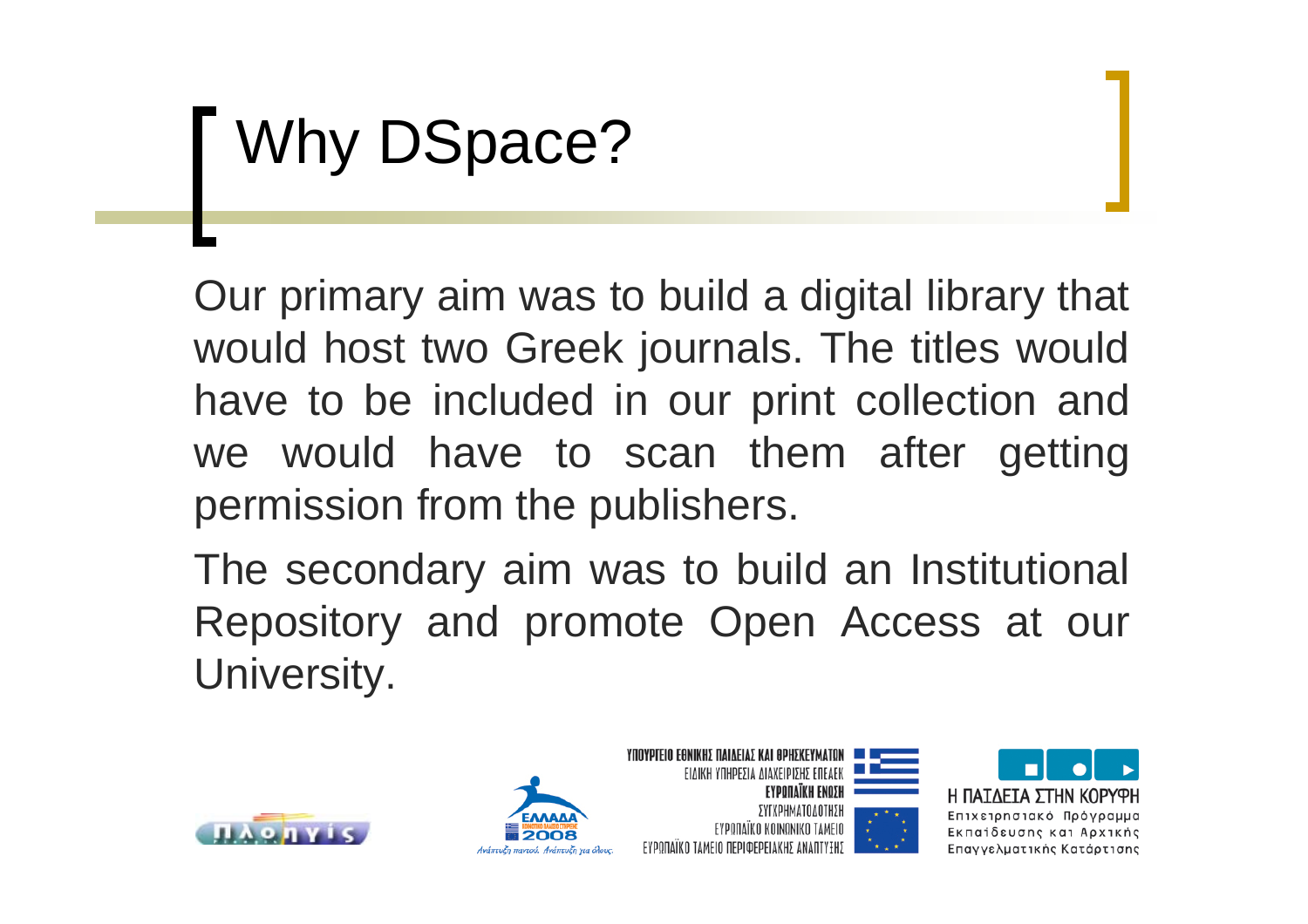# Why DSpace?

Software tested to fit both needs:

Ανάπτυξη παντού. Ανάπτυξη για όλους

- **D**space **CDSware**
- **Fedora**

DSpace was the most user-friendly, required the least customization and would serve both needs.





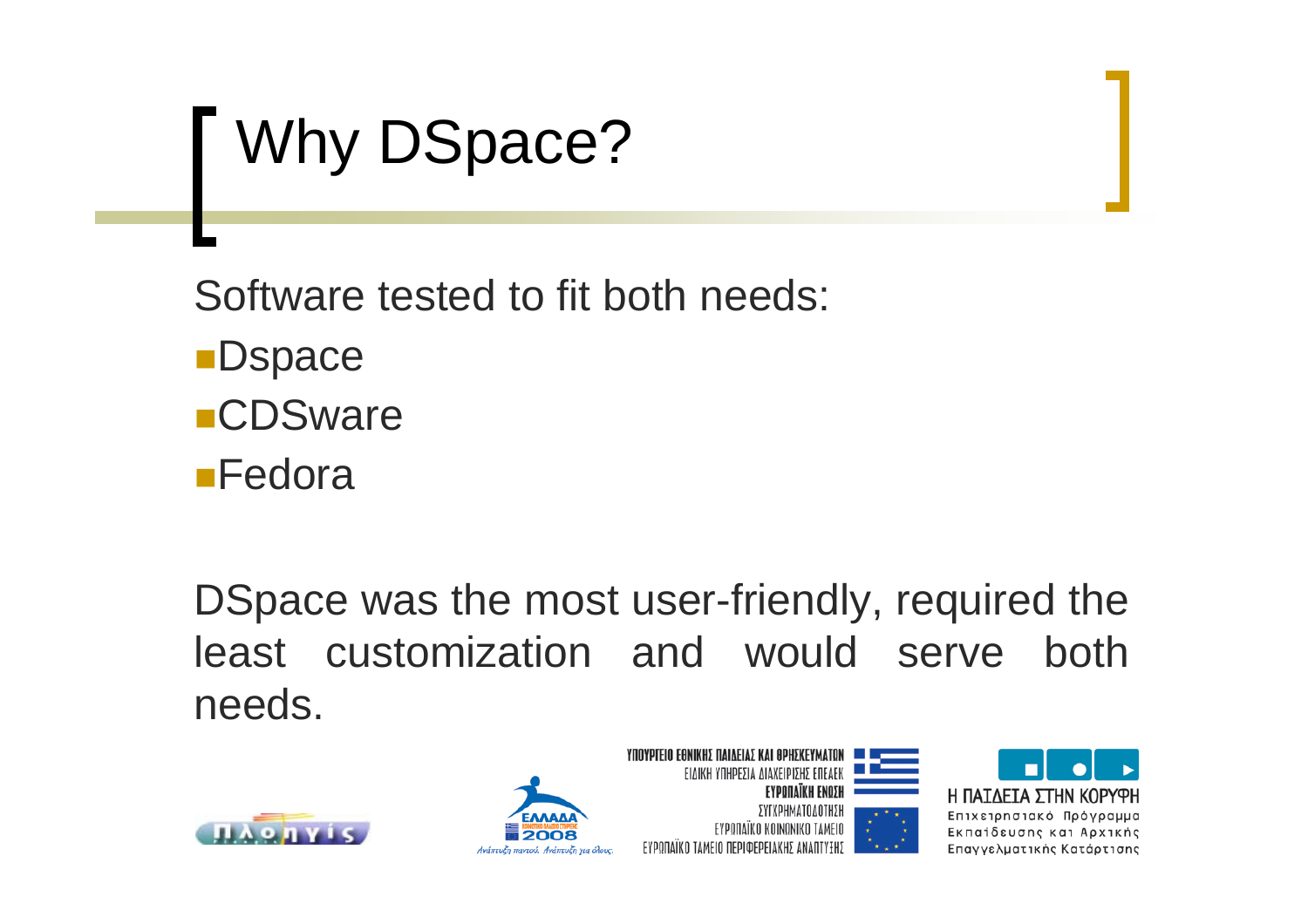# What is included in Psepheda?

- П Psepheda is a work in progress, soon to be released to the public.
- П So far, we have included:
	- ${\color{black} \bigcirc}$  the *South-Eastern Europe Journal of Economics*, published by the ASECU <http://www.asecu.gr>, the Association of South-Eastern Europe Economic Universities.
	- $\bigcirc$  $\circ$  Scanned booklets of speeches given in previous years at the University
	- $\circ$ The library's newsletters
	- $\bigcap$  Scanned articles from the University's scientific yearbook and serial publication of speeches given by University professors in other cities
	- $\circ$  We are in the process of signing agreements with the publishers of 2 Greek scientific journals. Scanning of one title is already under way.









Η ΠΑΤΛΕΤΑ ΣΤΗΝ ΚΟΡΥΦΗ Επιχειρησιακό Πρόγραμμα Εκπαίδευσης και Αρχικής Επαγγελματικής Κατάρτισης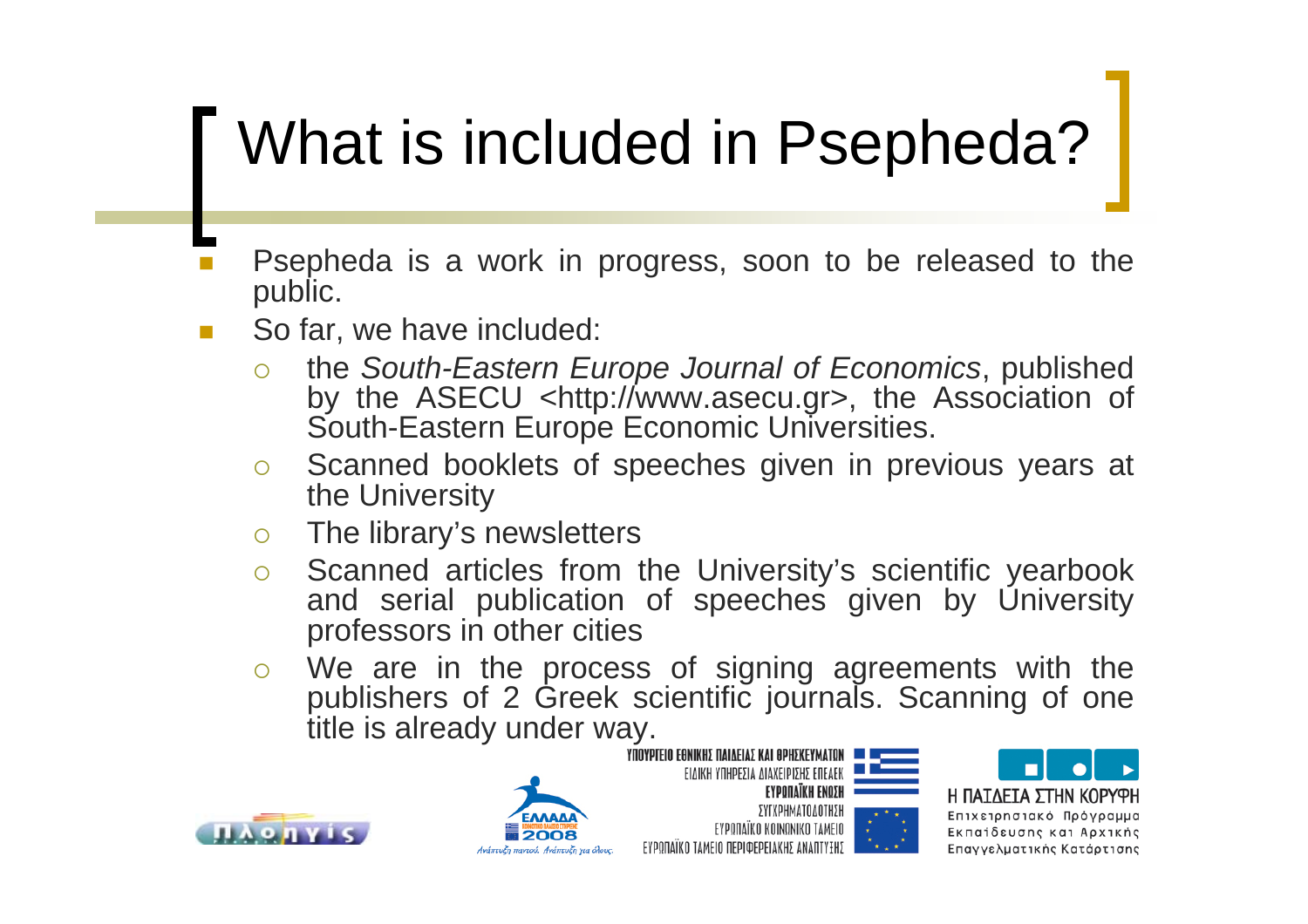# What is included in Psepheda?

- $\overline{\phantom{a}}$  Our Institutional Repository includes for the time being, PhD theses for which we have requested and obtained written permission from the authors. Metadata used for theses are described in our application profile, <http://dspace.lib.uom.gr/applicationprofile.jsp>
- MSc dissertations will also be included.
- Right now we are trying to promote Open Access at the University by presenting the issue to the Rector and Vice-Rectors.









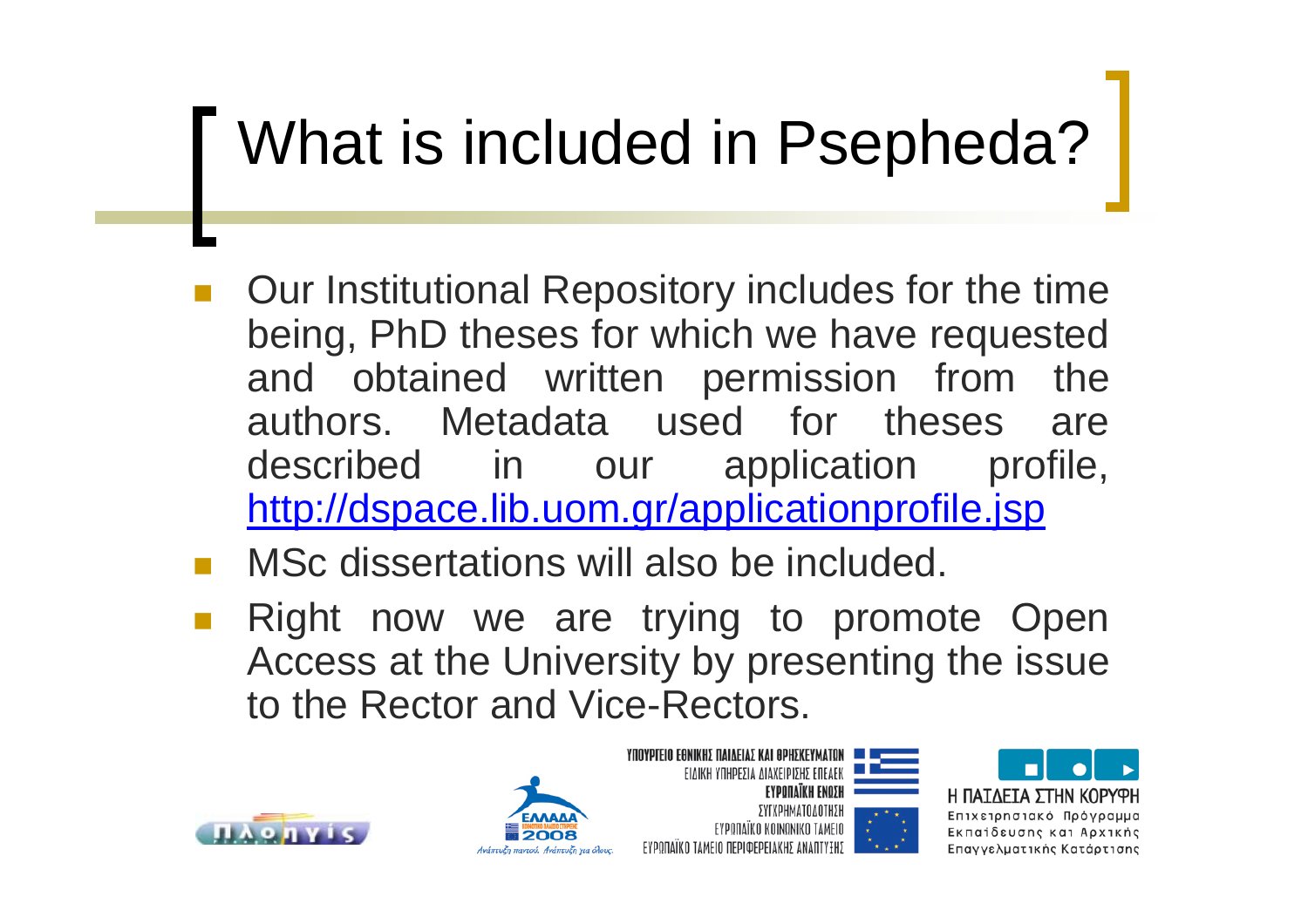# What is included in Psepheda?

- We will soon include digitized textbooks that will be accessible only by our students with visual impairment
- We are planning to digitize decisions of the past 5 years made by the University Senate and the Rectors' Council. These decisions will be accessible by university staff.
- Our plans include the digitization and archiving of the University's Archive in Psepheda.







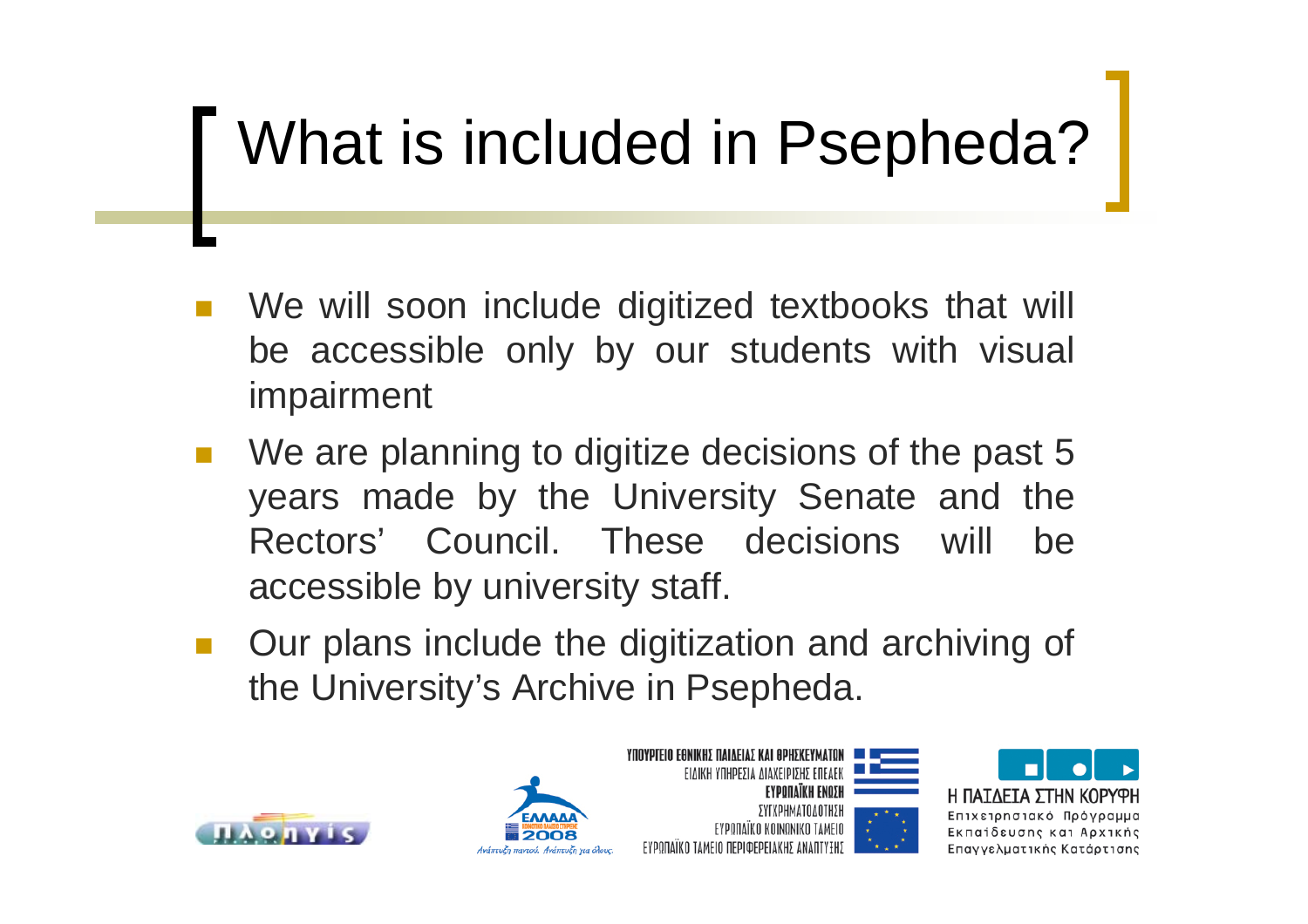### Deployment

#### Test server

- $\bigcirc$  HP xw8000 workstation (3Ghz CPU, 1Mbyte RAM), running CentOS linux 4.2
- Production server
	- $\bigcirc$  ProLiant DL380 G3 (4 Xeon CPUs and 2 GBytes of memory), running Redhat Enterprise Linux 4
	- o HP StorageWorks 1000 Modular Smart Array featuring 640 GBytes of disk space, 14 SCSI disks in RAID5 setup
	- ${\bigcirc}$ UPS system









Επιχειρησιακό Πρόγραμμα Εκπαίδευσης και Αρχικής Επαγγελματικής Κατάρτισης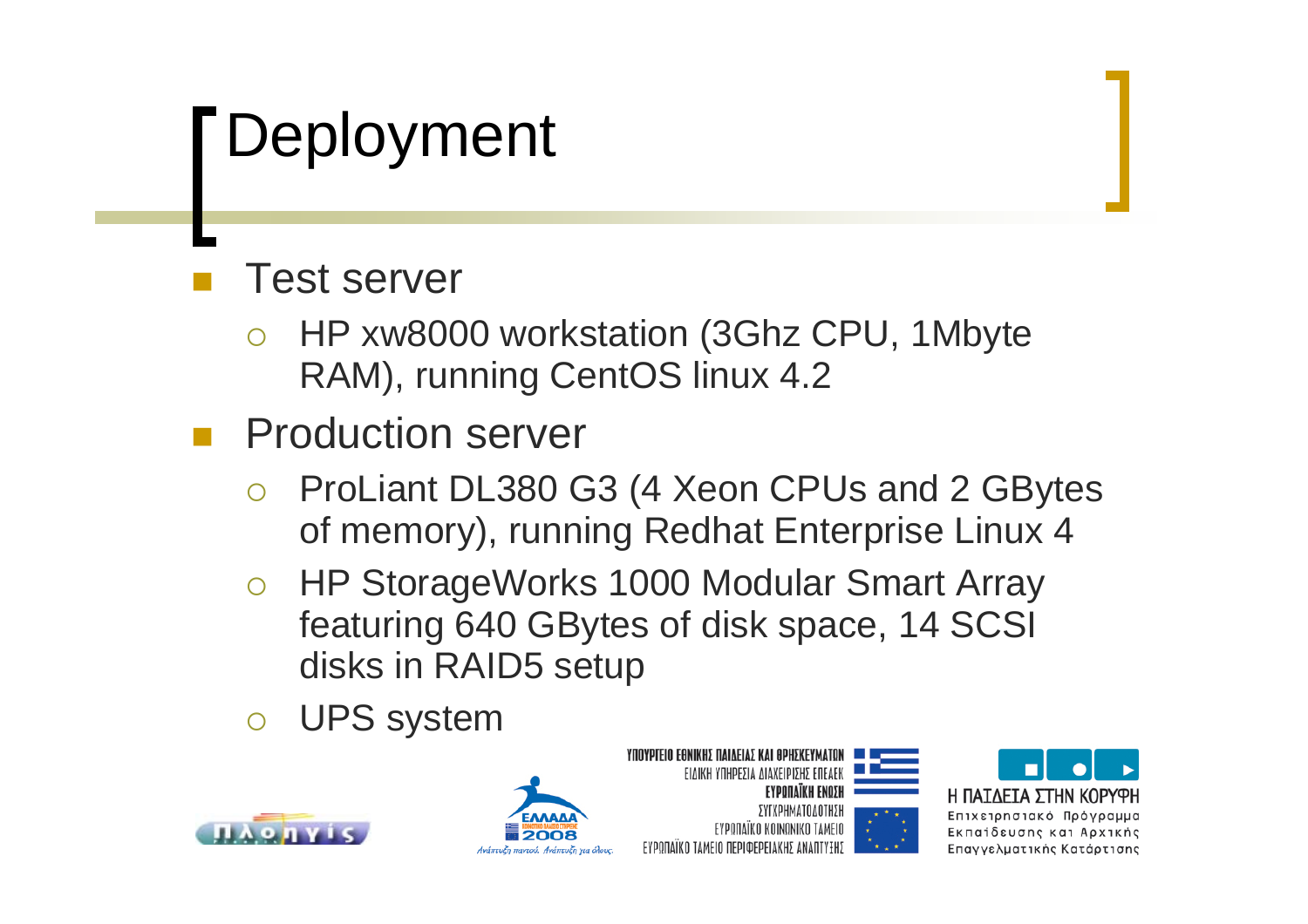#### **Software**

- $\mathbb{R}^2$  Our software infrastructure includes dozens of web sites and services which reside on our production server.
	- ${\color{black} \bigcirc}$ Apache 2.0.52 with virtual hosts
	- $\bigcirc$ Apache Tomcat 5.5.9
	- $\bigcap$ Apache Jakarta Tomcat Connector (mod\_jk)
	- ${\color{black} \bigcirc}$ Dspace 1.3.1
	- ${\bigcirc}$ Java jdk1.5.0\_02
	- $\bigcirc$ PostgreSQL 7.4











Εκπαίδευσης και Αρχικής Επαγγελματικής Κατάρτισης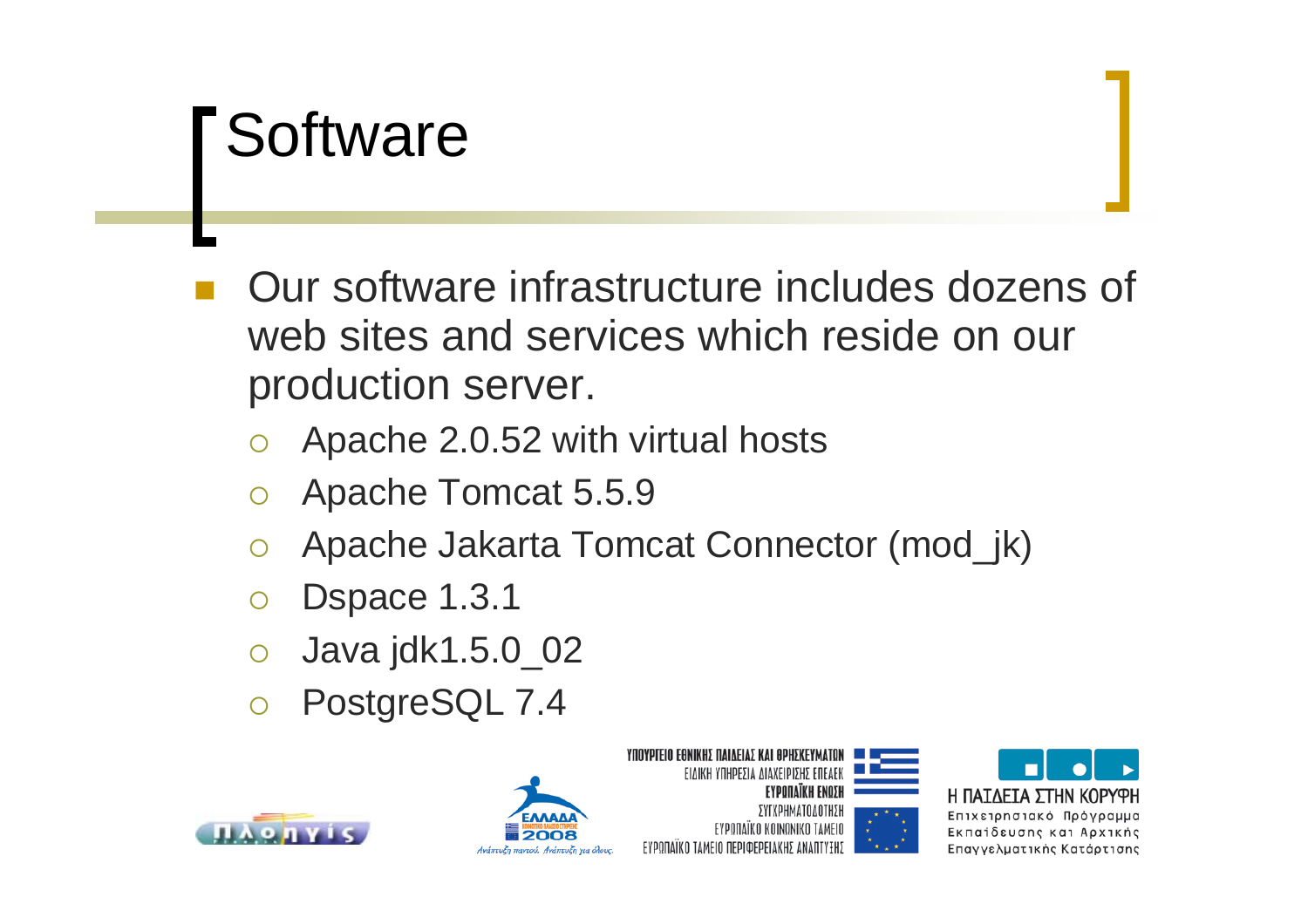## **Customizations**

#### Localization of the user interface.

- ${\color{black} \bigcirc}$  All text translated into Greek, available from <http://wiki.dspace.org/I18nSupport>
- **Ninor Customization of web interface** 
	- o Extra browse buttons, clickable URIs, custom style sheet (CSS)
- Modified search engine fields
- Custom submission form for specific collections









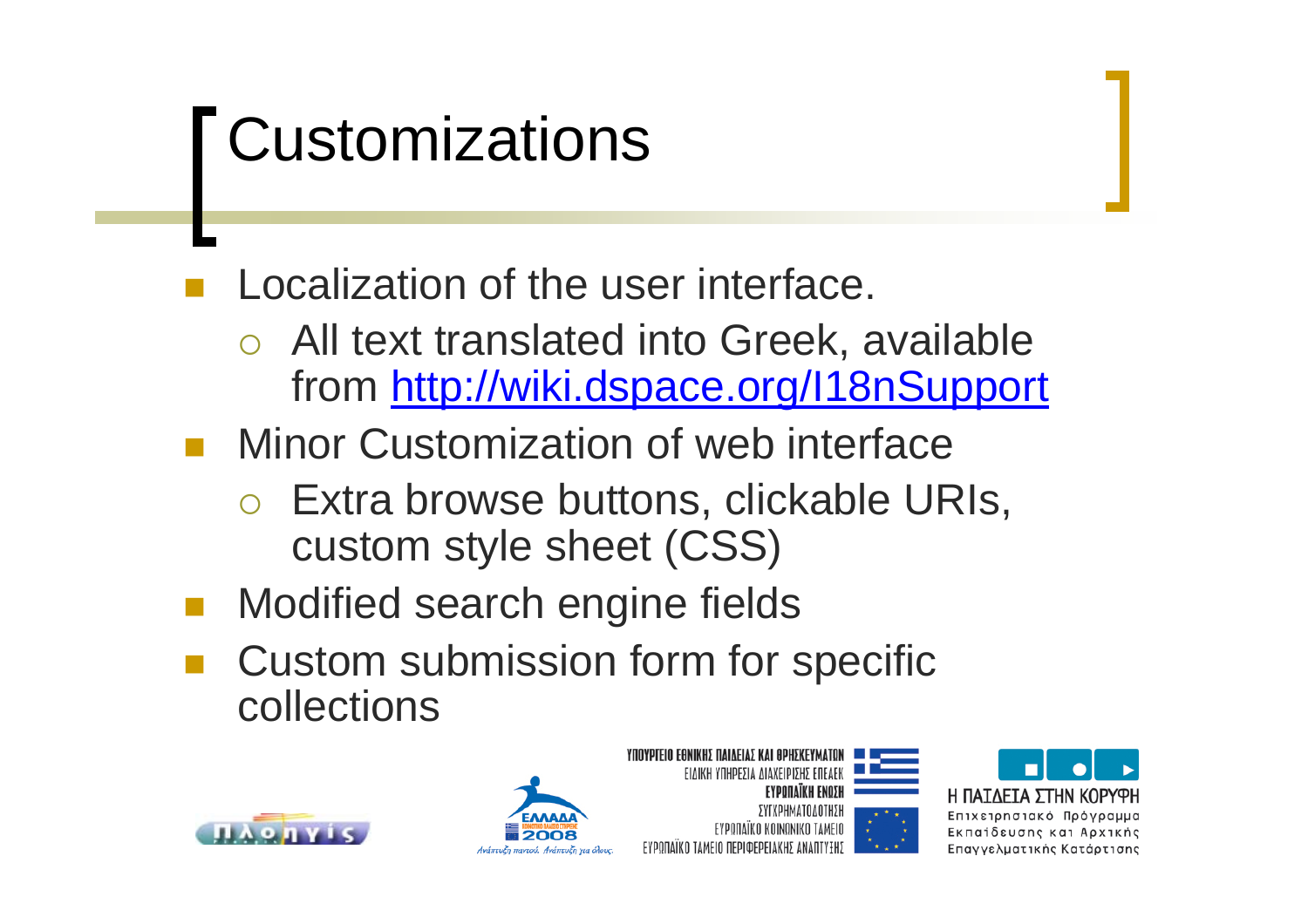### Backup & Restore

**Perform automated weekly backups** 

- o Archive dspace directory
- o Archive postgreSQL directory
- Keep copies of backup data in three distinct servers in our data center
- Copy selected backup data in DVDs